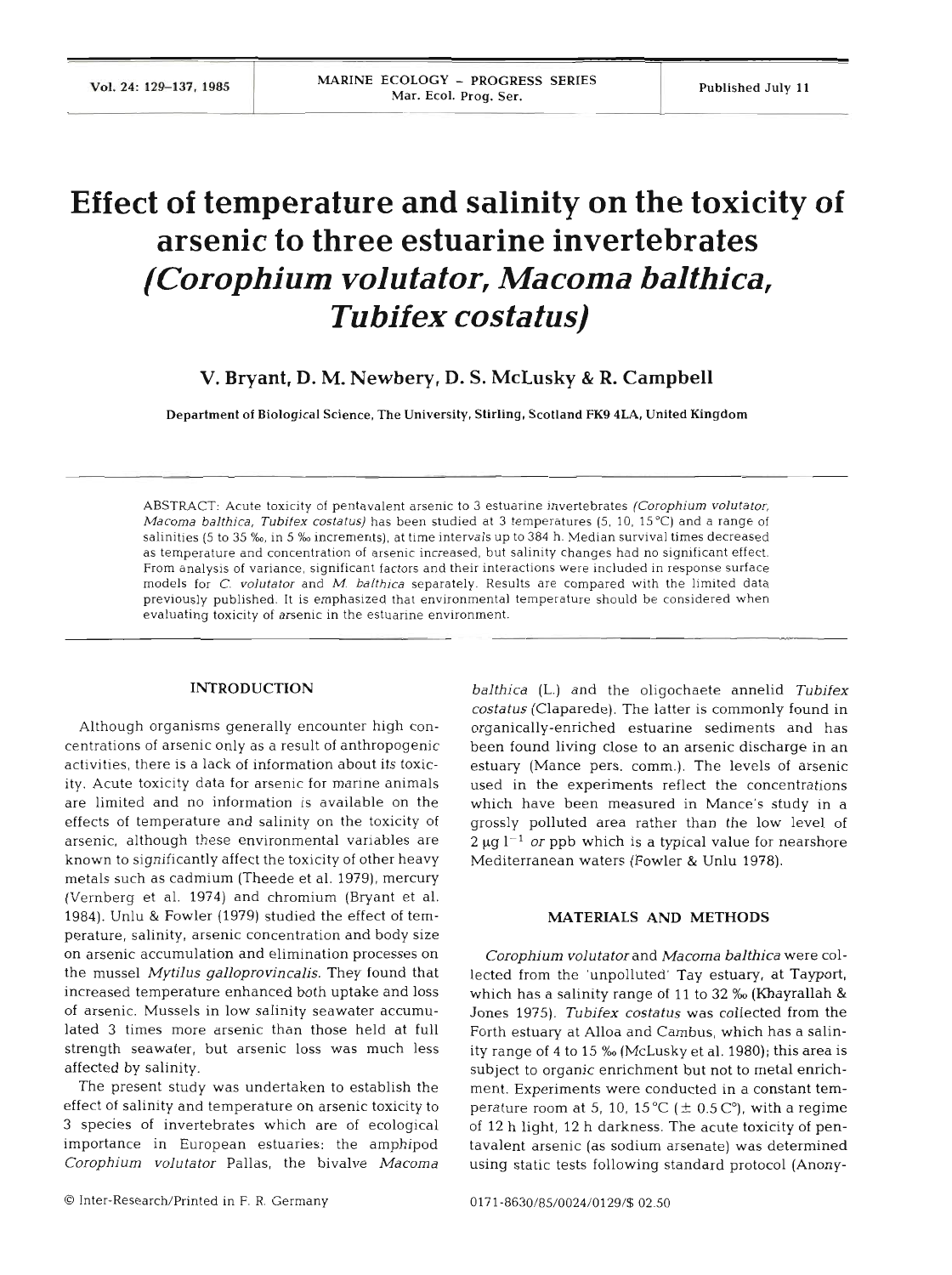mous 1980). Stock solutions of Analar grade  $NaHAsO<sub>4</sub>.7H<sub>2</sub>O$  were prepared in water of the appropriate salinity, and nominal concentrations of test solution obtained by dilution. Saline solutions were prepared by dilution of natural seawater with deionized water; 35 % salinity was prepared by the addition of Gerrard's sea salt to natural seawater.

The experiment for *Corophium volutator* had a  $3 \times 8$  $\times$  5 factorial design, with temperatures of 5, 10 and 15"C, arsenic concentrations of 1, 2, 4, 8, 16, 32, 64 and 128 ppm (+ controls) and salinities of 5, 10, 15, 25 and 35 *%o.* The experimental design for *Macoma balthica*  was a  $3 \times 7 \times 3$  factorial with the same temperatures as above, arsenic concentrations of 15, 30, 60, 125, 250, 500 and 1,000 ppm  $(+$  controls) and salinities of 15, 25 and 35 **%o.** The experiment for *Tubifex costatus* had a  $3 \times 3 \times 3$  factorial design with the same temperatures as above, arsenic concentrations of 250, 500 and 1,000 ppm (+ controls) and salinities of 5, 15 and 25 %. *M. balthica* is unable to survive salinities of less than 15 *Yw,* and *T. costatus* is unable to survive salinities above 25 *%o* for longer than 24 h. Animals were fully acclimated to the appropriate salinity and temperature combination for 5 d before testing. Experiments were conducted at the appropriate season (e.g. 5°C experiments in winter). The oxygen concentration, pH, temperature and salinity in the test vessels were monitored regularly. Over a 24 h period pH did not vary by more than 0.5 in any vessel, and dissolved oxygen did not drop below 75 % of air saturation. Twenty individuals of each species were used for each combination of levels of temperature, salinity and arsenic. Sterile sand was provided as substrate in all test vessels and no food was provided throughout the experiment. Vessels were examined, dead specimens removed and test solutions changed daily for 384 h. Arsenic concentrations are nominal concentrations.

At each time interval the cumulative % mortality was calculated following the method of Lloyd (1979). This value (expressed as probits) was plotted as a

function of time (expressed logarithmically) directly onto logarithmic-probability graph paper for each of the concentrations of arsenic used. A straight line was fitted by eye to each set of data, giving greater weight to those values between 25 and 75 % response. Time for 50 % mortality, the median period of survival  $(LT_{50})$ , was then read from the graph (Litchfield 1949). Concentration-response curves were plotted on double-log paper using the  $LT_{50}$  values calculated for each arsenic concentration at each temperature and salinity combination, and a straight line fitted through the data by eye. (The data were sufficiently close to a linear fit not to warrant regression analysis.) The median lethal concentration  $(LC_{50})$  for time periods of 24, 48, 96, 192 and 384 h was read from each graph.

### **STATISTICAL ANALYSIS**

Three-factor analysis of variance of untransformed  $LT_{50}$  values was partitioned into linear and quadratic effects for the main factors (temperature, concentration and salinity) and their second order interactions. Since there were no replicates, the third order interaction was taken as the error term (Davies 1979). *Corophium volutator* and *Macoma balthica* data were analysed separately. Those terms which were significant at  $P \le 0.01$  were included in a response surface model for each species *[Tubifex costatus* data could not be analysed in a similar way because the data set for this species was incomplete]. Coefficients for the terms were found by multiple regression and the resulting equations used to draw isopleths of  $LT_{50}$ . These response surface models were used only to display significant effects and their interactions in a graphical form. We make no inferences about the *precise* biological meaning of the numerical values of the coefficients (see Schnute & McKennell 1984), nor do we attempt to locate response optima from these equations.

Table 1. *Corophium volutator.* Median survival times, LT<sub>50</sub> (h), derived graphically at 5, 10 and 15°C, 5 to 35‰, and arsenic concentrations of 1 to 128 ppm

| Concentration<br>(ppm) | 5%  | $10\%$ | $5^{\circ}$ C<br>15 ‰           | 25% 35% |     | $5\%$ | $10\%$                                  | $10^{\circ}$ C<br>$15\%$ |     | $2.5\%$ $3.5\%$ | $.5\%$ | 10% | $15^{\circ}$ C | 15% 25% 35% |     |
|------------------------|-----|--------|---------------------------------|---------|-----|-------|-----------------------------------------|--------------------------|-----|-----------------|--------|-----|----------------|-------------|-----|
|                        | 320 |        | $>$ 384 $>$ 384 $>$ 384 $>$ 384 |         |     |       | $>$ 384 $>$ 384 $>$ 384 $>$ 384 $>$ 384 |                          |     |                 | 350    | 310 | > 384          | 220         | 210 |
| 2                      | 175 |        | $>$ 384 $>$ 384 $>$ 384 $>$ 384 |         |     | 165   |                                         | 380 > 384                | 330 | 310             | 240    | 220 | 200            | 170         | 180 |
| 4                      | 175 |        | 300 > 384 > 384                 |         | 340 | 140   | 280                                     | 290                      | 240 | 260             | 160    | 115 | 140            | 155         | 130 |
| 8                      | 175 | 200    | 230                             | 230     | 270 | 85    | 130                                     | 150                      | 115 | 112             | 90     | 66  | 74             | 72          | 56  |
| 16                     | 90  | 140    | 145                             | 130     | 170 | 62    | 80                                      | 74                       | 74  | 96              | 54     | 40  | 50             | 46          | 48  |
| 32                     | 58  | 100    | 115                             | 115     | 130 | 30    | 60                                      | 56                       | 52  | 66              | 38     | 24  | 40             | 37          | 36  |
| 64                     | 46  | 76     | 70                              | 90      | 90  | 30    | 33                                      | 42                       | 48  | 34              | 29     | 20  | 29             | 29          | 25  |
| 128                    | 36  | 50     | 46                              | 70      | 66  | 17    | 18                                      | 24                       | 29  | 30              | 15     | 15  | 12             | 19          | 27  |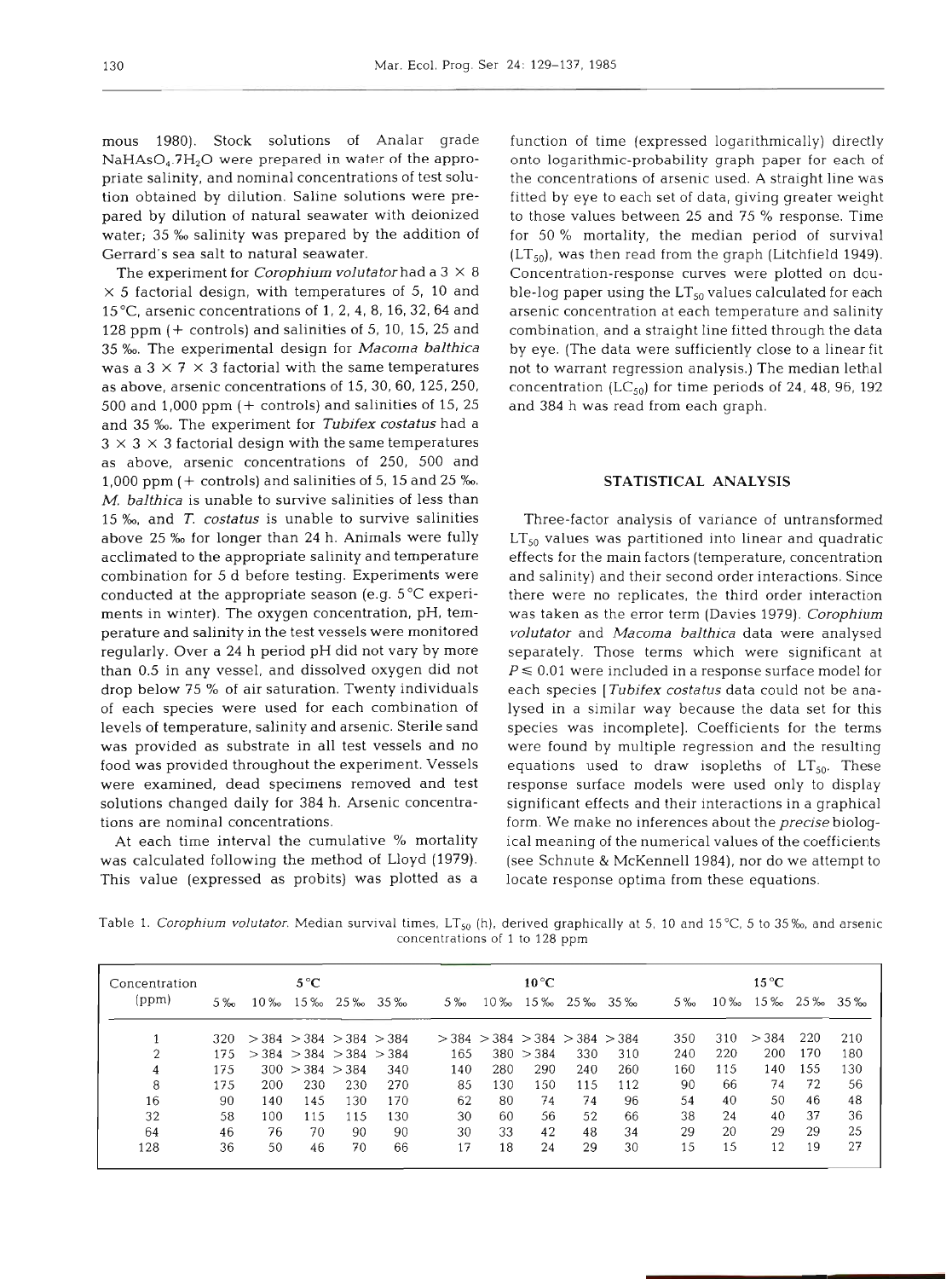

Fig. 1. *Corophium volutator.* Change in median survival time, LT<sub>50</sub> (h), with increasing concentration of arsenic at: (a) 3 temperature levels; (b) 5 salinity levels

#### *Corophium volutator* l

Median survival time (LT,,) of *Corophium volutator*  decreased with increasing arsenic concentration for all combinations of temperature and salinity (Table l; Fig. 1). At any one concentration  $LT_{50}$  generally decreased with increasing temperature but it altered very little with increasing salinity. This pattern of arsenic toxicity is illustrated well by the combined effect of temperature and salinity on median survival time at the concentration of 16 ppm (Fig. **2).** 

*Corophium volutator* under all experimental conditions tested are shown in Table 2. At all salinities tested, 48h  $LC_{50}$  values were all greater than 96 h values, which were in turn greater than 192h values. The small effect that salinity has on the toxicity of arsenic at salinities greater than 10 ‰ compared to the effect of temperature is clearly demonstrated in Fig. **3.** 

The analysis of variance of median survival times<br>
data for *Corophium volutator* (Table 3) shows that the<br>
linear effects of both temperature and arsenic concentration<br>
tration, and the quadratic effect of concentration



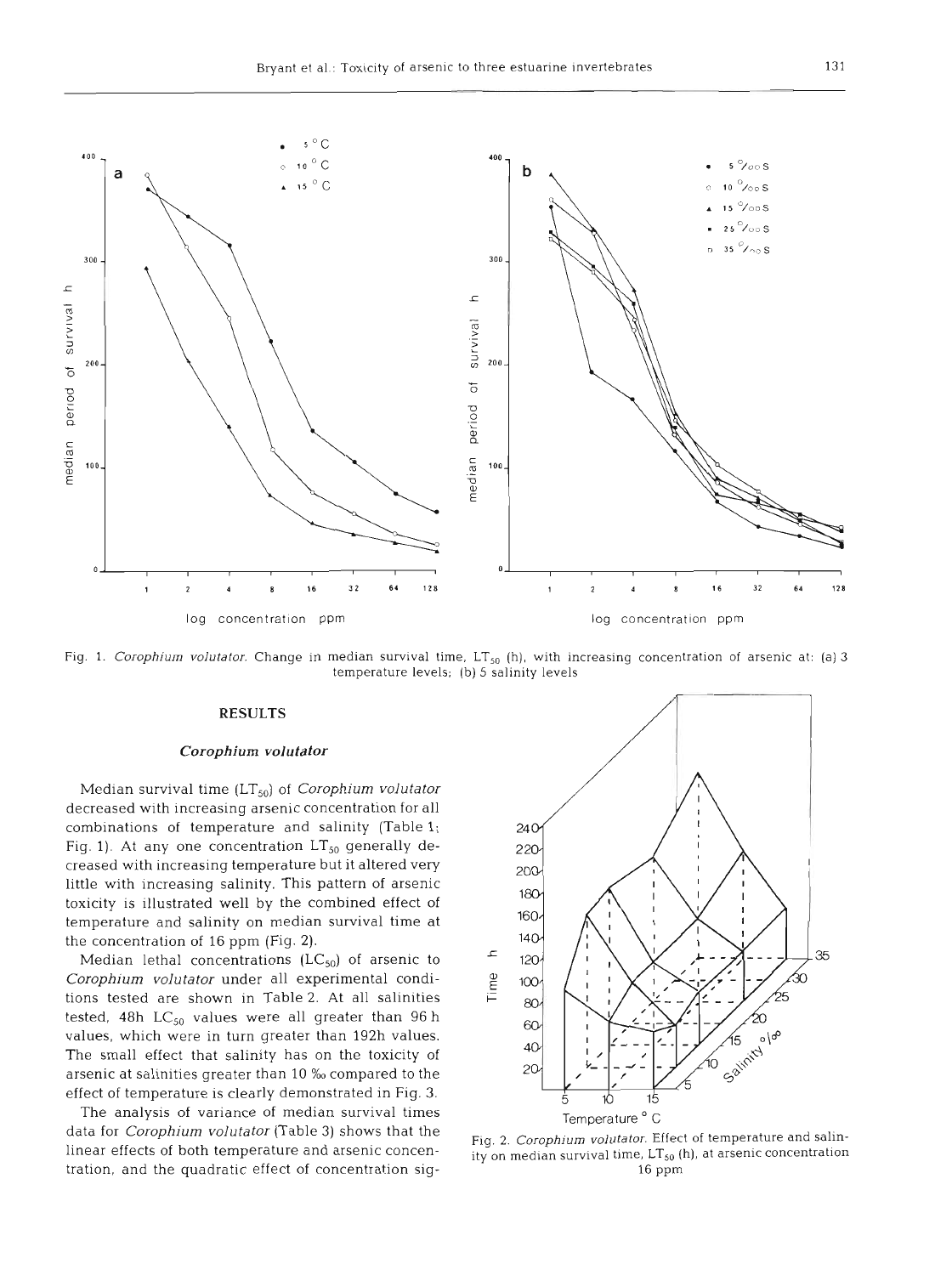| Exposure   |       | $5^{\circ}$ C |     |                             |    |       | $10^{\circ}$ C |     |      |                             | $15^{\circ}$ C |     |     |                 |       |
|------------|-------|---------------|-----|-----------------------------|----|-------|----------------|-----|------|-----------------------------|----------------|-----|-----|-----------------|-------|
| time $(h)$ | $5\%$ |               |     | 10\% 15\% 25\% 35\%         |    | $5\%$ |                |     |      | $10\%$ $15\%$ $25\%$ $35\%$ | $5\%$          |     |     | 10% 15% 25% 35% |       |
| 48         | 60    |               |     | $>$ 128 120 $>$ 128 $>$ 128 |    | 23    | 50             | 42  | -54  | 44                          | 23             | 14  | 20  | 22              | -20   |
| 96         | 14    | 40            | -36 | 42                          | 58 | 7     | 16             | 15  | 17   | 16                          | 7.5            | 5.6 | 7.5 | 6.0             | 6.0   |
| 192        | 3     | 11            | 11  | 12                          | 14 | 2.2   | 5.8            | 5.6 | -5.4 | 6.0                         | 2.6            | 2.2 | 2.5 | 1.8             | - 1.8 |

Table 2. *Corophium volutator.* Median lethal concentrations, LC<sub>50</sub> of arsenic (ppm), at 5, 10 and 15 °C, and 5 to 35 ‰ for exposure times of **48** to 192 h

nificantly affected median survival time, but that the linear and quadratic effects of salinity had no significant effect on median survival time. In addition none of the interactive terms was significant at the 1 % level  $(P < 0.01)$ , indicating no important 2-way interactions between temperature, concentration and salinity. The response surface equation was:

$$
LT_{50} = 362.9 - 9.78 T - 7.019 C + 0.04135 C2 (1)
$$
  
( $R2 = 67.9$  %;  $F = 27.26$ ; df = 3,116;  $P < 0.001$ )

where  $T =$  temperature (°C);  $C =$  concentration of arsenic (ppm). As no interaction terms were significant, isopleth diagrams are not shown. The C and  $\mathbb{C}^2$ terms together approximate a hyperbolic (Schnute & McKinnell 1984) decrease in  $LT_{50}$  with concentration (Fig. 1). An optimum in  $LT_{50}$  with concentration is not inferred.

#### *Macoma balthica*

For each of the combinations of salinity and temperature, median survival time (LT,,) of *Macoma balthica*  decreased with increasing arsenic concentration (Table 4; Fig. 4). The combined effect of temperature and salinity levels on  $LT_{50}$  at the arsenic concentration of 15 ppm (Fig. 5) illustrates the general pattern of response. Median survival time decreased with increasing temperature, but increasing salinity had little effect at all arsenic concentrations; a result similar to that obtained for *Corophium volutator.* 

Median lethal concentrations LC,, for *Macoma balthica* (Table 5) show that all 96 h values were at least 4 times greater than the 192h values. Although there was some variation in  $LC_{50}$  with changing salinity, there was no clear trend, whilst temperature had a far greater effect on  $LC_{50}$ .

Analysis of variance of the median survival times (Table 6) highlighted significant linear effects of temperature and concentration and a quadratic effect of concentration. Both linear and quadratic effects of salinity were not significant ( $P > 0.01$ ). However, the linear-linear interaction between concentration and temperature was significant *(P<* 0.01), indicating that the effect of each of these variables on  $LT_{50}$  alters with the level of the other variable. The response surface equation was:

LT<sub>50</sub> = 404.1 - 15.73 T - 0.7026 C + 0.0003883 C<sup>2</sup> +  
0.01432 TC (2)  

$$
(R^2 = 78.9\%; F = 12.43; df = 4, 58, P < 0.001)
$$

where  $T_i$ ,  $C =$  temperature and concentration respectively (as for the *Corophium* model above).

Fig. 6 shows the response surface isopleths for the effect of concentration and temperature on  $LT_{50}$  values for *Macoma balthica* at 15 % salinity. Maximum LT<sub>50</sub> values occur at combinations of low levels of both temperature and arsenic concentration. As tempera-

*<sup>V</sup>*Fig. **3** *Corophiurn volutator.* Effect of tempera tion, LC<sub>50</sub> of arsenic (ppm), at exposure times of 48 to 192 h

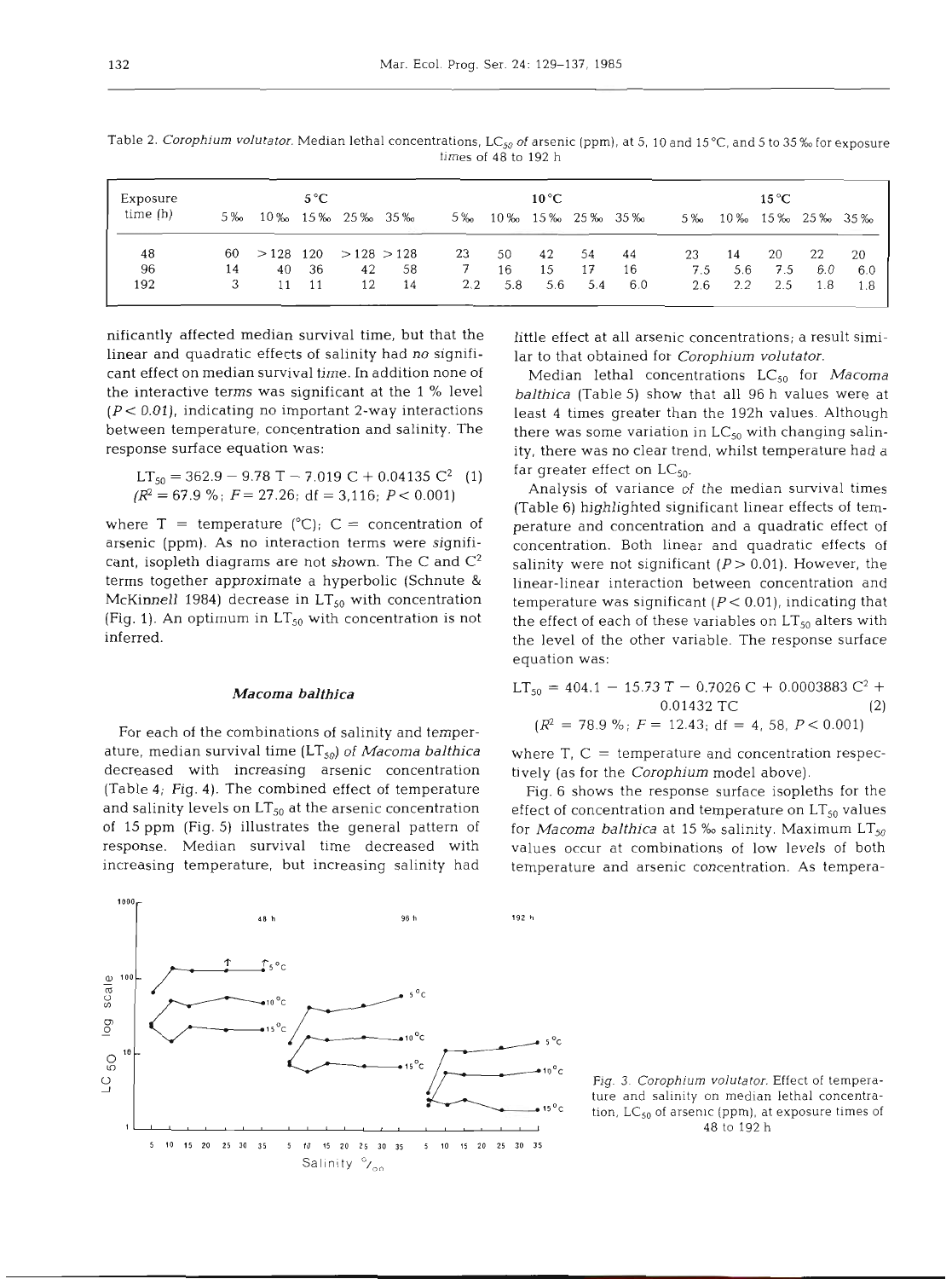| Source of variation                                                              | DF           | MS       | $\cal F$ |             |
|----------------------------------------------------------------------------------|--------------|----------|----------|-------------|
| Temperature                                                                      |              |          |          |             |
| T                                                                                | $\mathbf{1}$ | 191,400  | 38.12    | .           |
| $T^2$                                                                            | $\mathbf{1}$ | 219.5    | 0.04     | NS          |
| Concentration                                                                    |              |          |          |             |
| $\mathsf{C}$                                                                     | $\mathbf{1}$ | 737,100  | 146.81   | .           |
| $\mathbb{C}^2$                                                                   | $\mathbf{1}$ | 407,500  | 81.16    | $\cdots$    |
| Salinity                                                                         |              |          |          |             |
| S                                                                                | $\mathbf{1}$ | 8,099    | 1.61     | NS          |
| $S^2$                                                                            | $\mathbf{1}$ | 13,850   | 2.76     | NS          |
| Temperature × concentration                                                      |              |          |          |             |
| <b>TC</b>                                                                        | $\mathbf{1}$ | 23,740   | 4.73     | $\bullet$   |
| $T^2C$                                                                           | 1            | 3,669    | 0.73     | NS.         |
| $TC^2$                                                                           | $\mathbf{1}$ | 4,547    | 0.91     | NS          |
| $T^2C^2$                                                                         | $\mathbf{1}$ | 4,562    | 0.91     | NS          |
| Temperature $\times$ salinity                                                    |              |          |          |             |
| <b>TS</b>                                                                        | $\mathbf{1}$ | 27,520   | 5.48     | $\bullet$   |
| $T^2S$                                                                           | $\mathbf{1}$ | 34.71    | 0.01     | NS.         |
| TS <sup>2</sup>                                                                  | $\mathbf{1}$ | 7.847    | 1.56     | $_{\rm NS}$ |
| $T^2S^2$                                                                         | $\mathbf{1}$ | 745.8    | 0.15     | $_{NS}$     |
| Concentration × salinity                                                         |              |          |          |             |
| <b>CS</b>                                                                        | 1            | 47.07    | 0.01     | NS          |
| C <sup>2</sup> S                                                                 | $\mathbf{1}$ | 0.00     | 0.00     | NS          |
| CS <sup>2</sup>                                                                  | $\mathbf{1}$ | 4,354    | 0.87     | NS          |
| C <sup>2</sup> S <sup>2</sup>                                                    | $\mathbf{1}$ | 2,089    | 0.42     | NS          |
| Temperature $\times$ concentration $\times$ salinity (error)                     | 101          | 5,020.68 |          |             |
| Total                                                                            | 119          |          |          |             |
| Significant at $P \le 0.001$ ; 'Significant at $P \le 0.05$ ; NS Not significant |              |          |          |             |

Table 3. *Corophium volutator.* Analysis of variance of effects of 8 arsenic concentrations, 5 salinities and 3 temperatures on median survival times. DF: degrees of freedom; MS: mean sum of squares; F: ratio of treatment mean square to error mean square

ture increases the effect of arsenic concentration is *appear* steeper when concentration is plotted on a in concentration reduces  $LT_{50}$  more at low temperature relative differences with respect to temperature do not levels than at high temperature levels). High tempera- change the **X** axis. ture therefore ameliorates the effect of arsenic concen-<br>The response surface isopleths (temperature versus

progressively diminished (Fig. 6) (i.e. a given increase logarithmic scale rather than a linear scale, but the

tration. It should also be noted that the contour slopes concentration) at salinity levels of 15, 25 and 35 %

Table 4. *Macoma balthica.* Median survival times, LT<sub>50</sub> (h), derived graphically at 5, 10 and 15°C, 15 to 35‰, and arsenic concentrations of 15 to 1000 ppm

| Concentration<br>(ppm) | $5^{\circ}$ C |       |      |      | $10^{\circ}$ C |      | $15^{\circ}$ C |     |      |  |
|------------------------|---------------|-------|------|------|----------------|------|----------------|-----|------|--|
|                        | 15 ‰          | 25 ‰  | 35 ‰ | 15 ‰ | 25 ‰           | 35 ‰ | 15 ‰           | 25% | 35 ‰ |  |
| 15                     | > 384         | > 384 | >384 | 320  | 295            | 290  | 200            | 170 | 190  |  |
| 30                     | 270           | 340   | >384 | 240  | 235            | 200  | 155            | 140 | 140  |  |
| 60                     | 170           | 260   | 330  | 190  | 197            | 175  | 100            | 105 | 125  |  |
| 125                    | 140           | 250   | 210  | 170  | 165            | 145  | 90             | 90  | 95   |  |
| 250                    | 90            | 195   | 170  | 120  | 132            | 110  | 74             | 60  | 85   |  |
| 500                    | 66            | 170   | 120  | 110  | 103            | 120  | 54             | 45  | 58   |  |
| 1000                   | 42            | 105   | 90   | 90   | 76             | 100  | 40             | 36  | 50   |  |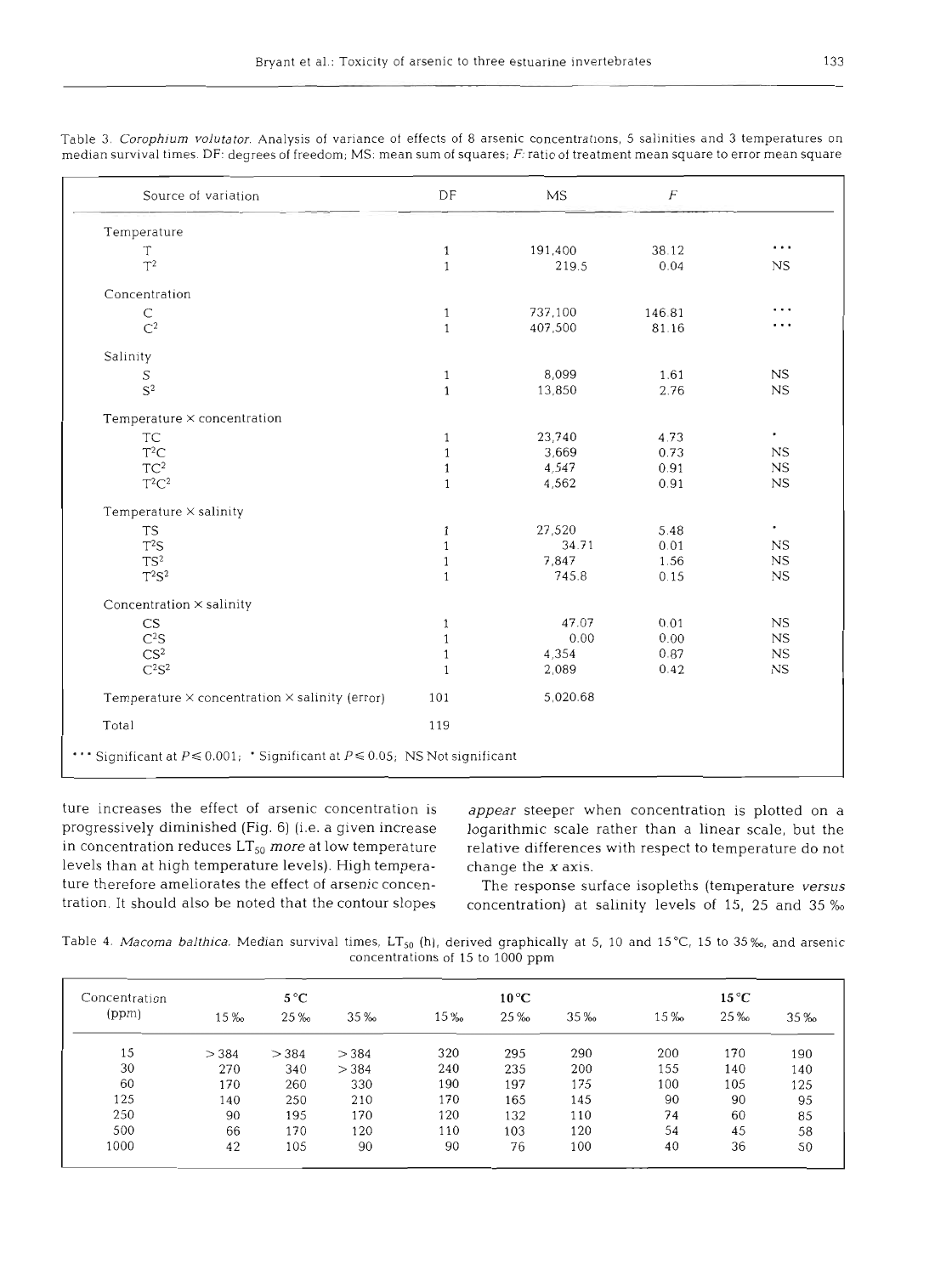

g*. 4. Macoma balthica.* Change in median survival time, LT<sub>50</sub> (h), with increasing concentration of arsenic at: (a) 3 temperature levels; (b) **3** salinity levels



were very similar, confirming the lack of a significant linear or quadratic effect of salinity on median survival time.

### *Tubifex costatus*

From the median survival times obtained for *Tubifex*  costatus it is seen that more than 50 % of the individuals survived for over 384 h in concentrations of arsenic of 250 ppm under all combinations of temperature and salinity levels (Table 7). Arsenic was only toxic at very high concentrations (500 to 1,000 ppm) at all temperature and salinity levels. At all combinations of arsenic concentration and salinity, 50 % mortality occurred sooner at 15 °C than at 5 °C. At 500 ppm, LT<sub>50</sub> values at 10°C were intermediate between those at 5 and 15°C except at the 5 % salinity level. Median survival times Fig. 5. *Macoma balthi*- were greater at 5 % than at other salinities at 5 and ca. Effect of tempera-  $15\%$  but at  $10\%$  big bact  $1T$ , modian survival times ca. Effect of tempera- 15°C, but at 10°C highest  $LT_{50}$  median survival times ture and salinity on median survival time, were recorded at the 25  $\%$  salinity level. LC<sub>50</sub> values LT<sub>50</sub> (h), at arsenic concould not be derived as only 2 concentrations provided  $\frac{1}{5}$   $\frac{1}{5}$   $\frac{1}{5}$   $\frac{1}{5}$   $\frac{1}{5}$   $\frac{1}{5}$   $\frac{1}{5}$   $\frac{1}{5}$   $\frac{1}{5}$   $\frac{1}{5}$   $\frac{1}{5}$   $\frac{1}{5}$   $\frac{1}{5}$   $\frac{1}{5}$   $\frac{1}{5}$   $\frac{1}{5}$   $\frac{1}{5}$   $\frac{1}{5}$   $\frac{1}{5}$   $\frac{1}{5}$   $\frac{1}{5}$   $\frac{1}{5}$  median lethal estimates. A tentative conclusion drawn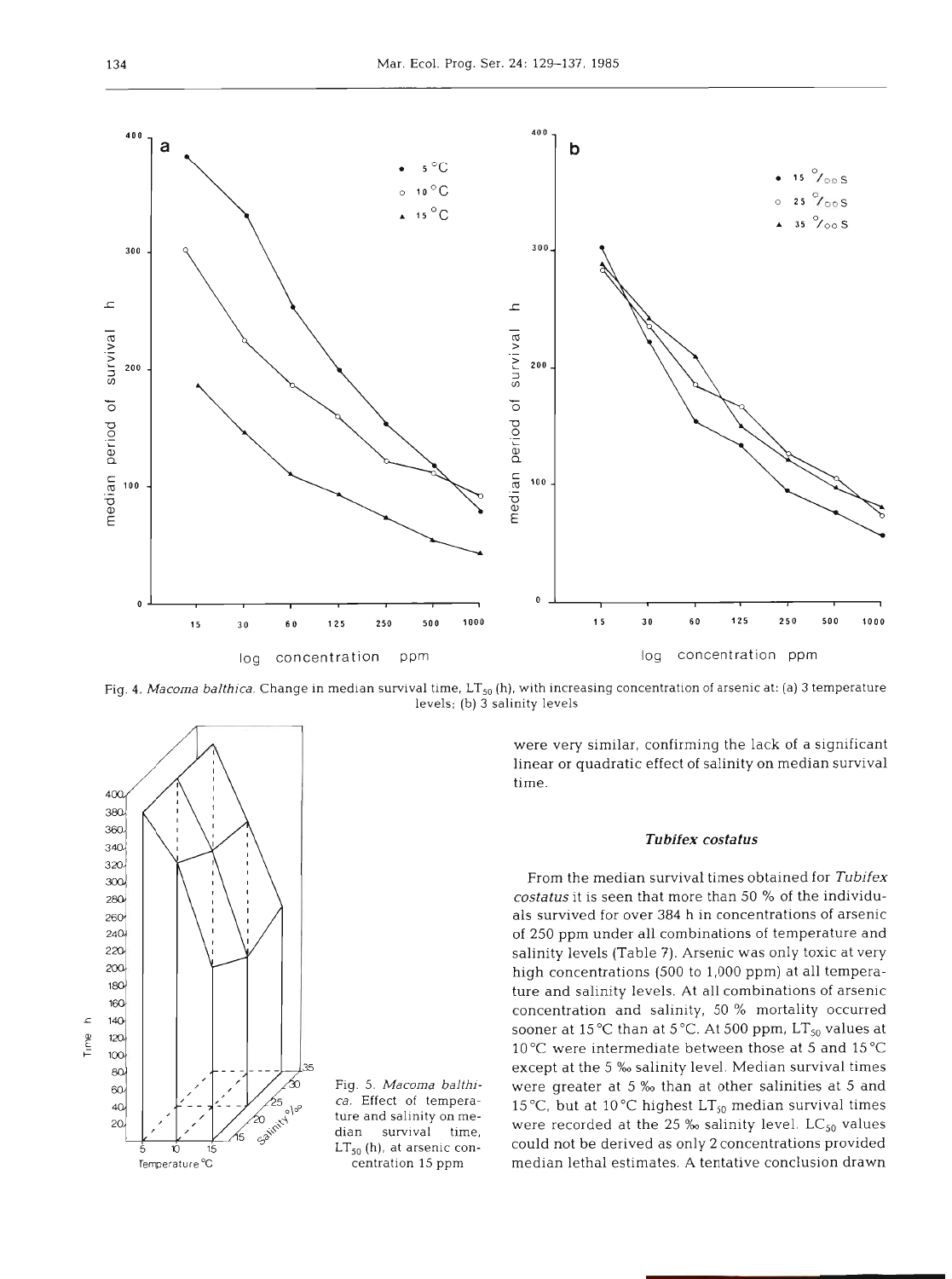| Exposure<br>time (h) | $15\%$ | $5^{\circ}$ C<br>25% | $35\%$ | 15‰   | $10^{\circ}$ C<br>25 ‰ | $35\%$ | 15 ‰ | $15^{\circ}$ C<br>25% | $35\%$ |
|----------------------|--------|----------------------|--------|-------|------------------------|--------|------|-----------------------|--------|
| 48                   | 500    | >1000                | >1000  | >1000 | >1000                  | >1000  | 650  | 520                   | >1000  |
| 96                   | 220    | >1000                | 800    | 700   | 650                    | 800    | 100  | 85                    | 140    |
| 192                  | 56     | 220                  | 180    | 80    | 60                     | 60     | 16   | 15                    | 15     |

Table 5. *Macoma balthica*. Median lethal concentrations LC<sub>50</sub> of arsenic (ppm) at 5, 10 and 15 °C and 15 to 35 % for exposure times of 48 to 192 h

ter effect than salinity on the toxicity of arsenic to  $T$ . significant effect of salinity on median survival time

significantly decreased the median survival times of 50 *%o,* its preferred range is 10 to 30 *%o* (McLusky 1968). both *Corophium volutator* and *Macoma balthica*, and The lower LC<sub>50</sub> values recorded at 5 % may be due to

from these limited data is that temperature has a grea- influenced *Tubifex costatus* in a similar manner. No *costatus* with maximal survival at 5°C in all salinities. was observed for any of the 3 species, with these ranges of arsenic concentrations  $(> 1$  ppm). Median lethal concentrations of arsenic for *C. volutator* were **DISCUSSION** lower at 5 *%o* S at both 5 and 10°C than at the rest of the salinity range tested (10 to 35 % S). Although *C. vol-*High arsenic concentrations and high temperatures *utator* can osmoregulate over a salinity range of 2 to

Table 6. *Macoma balthica.* Analysis of variance of effects of 7 arsenic concentrations, 3 salinities and 3 temperatures on median survival times. DF: degrees of freedom; MS: mean sum of squares;  $F$ : ratio of treatment mean square to error mean square

| Source of variation                                                              | DF           | <b>MS</b> | $\boldsymbol{F}$ |           |
|----------------------------------------------------------------------------------|--------------|-----------|------------------|-----------|
| Temperature                                                                      |              |           |                  |           |
| T                                                                                | $\mathbf{1}$ | 143,200   | 87.49            | $\cdots$  |
| $T^2$                                                                            | $\mathbf{1}$ | 2,064     | 1.26             | <b>NS</b> |
| Concentration                                                                    |              |           |                  |           |
| C                                                                                | $\mathbf{1}$ | 212,000   | 129.52           | .         |
| $C^2$                                                                            | $\mathbf{1}$ | 73,240    | 44.76            | .         |
| Salinity                                                                         |              |           |                  |           |
| S                                                                                | $\mathbf{1}$ | 4,951     | 3.01             | <b>NS</b> |
| $S^2$                                                                            | $\mathbf{1}$ | 1,400     | 0.85             | NS        |
| Temperature X concentration                                                      |              |           |                  |           |
| <b>TC</b>                                                                        | $\mathbf{1}$ | 23,770    | 14.52            | $\cdots$  |
| $T^2C$                                                                           | $\mathbf{1}$ | 1.132     | 0.69             | NS.       |
| $TC^2$                                                                           | $\mathbf{1}$ | 6,219     | 3.80             | NS        |
| $T^2C^2$                                                                         | $\mathbf{1}$ | 9.70      | 0.01             | <b>NS</b> |
| Temperature $\times$ salinity                                                    |              |           |                  |           |
| <b>TS</b>                                                                        | $\mathbf{1}$ | 8,786     | 5.37             | $\bullet$ |
| $T^2S$                                                                           | $\mathbf{1}$ | 6,804     | 4.16             | $\bullet$ |
| TS <sup>2</sup>                                                                  | $\mathbf{1}$ | 6,206     | 3.79             | NS        |
| $T^2S^2$                                                                         | $\mathbf{1}$ | 464.1     | 0.28             | <b>NS</b> |
| Concentration × salinity                                                         |              |           |                  |           |
| CS                                                                               | $\mathbf{1}$ | 25.56     | 0.02             | NS        |
| C <sup>2</sup> S                                                                 | $\mathbf{1}$ | 115.5     | 0.07             | NS        |
| CS <sup>2</sup>                                                                  | $\mathbf{1}$ | 8.191     | 0.01             | NS        |
| $C^2S^2$                                                                         | $\mathbf{1}$ | 994.8     | 0.61             | <b>NS</b> |
| Temperature $\times$ concentration $\times$ salinity (error)                     | 44           | 1,636.82  |                  |           |
| Total                                                                            | 62           |           |                  |           |
| Significant at $P \le 0.001$ ; 'Significant at $P \le 0.05$ ; NS Not significant |              |           |                  |           |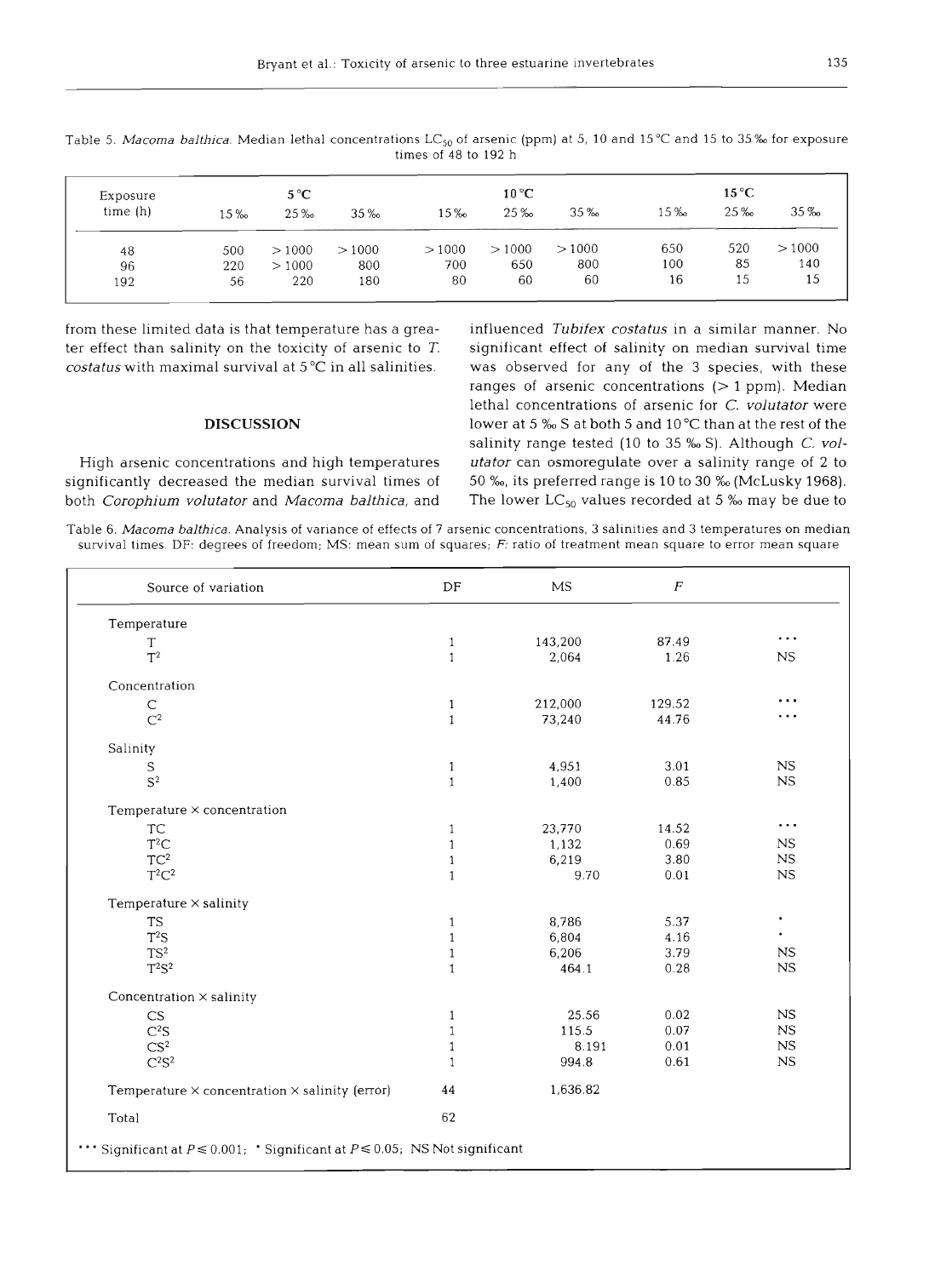

Fig. 6. *Macoma balthica.* Response surface showing combined effect of arsenic concentration and temperature on median survival time, LT<sub>50</sub> (h), at 15 %

animals experiencing osmoregulatory stress at this salinity.

Temperature and arsenic concentration appeared to affect median survival times of Corophium volutatorin a simpler way than they did on Macoma balthica, with only the latter responding to an interaction between arsenic concentration and temperature.

The variance accounted for by the multiple regression analysis was 79 % for Macoma balthica, indicating that the experimental model provided a fair fit to the untransformed test results and that it was a reasonable predictive model of the effects of temperature and arsenic concentration on median survival times. In the case of Corophium volutatorthe analysis accounted for just over two-thirds of the variance, leaving almost one-third of the variance unexplained.

Lloyd (1979) and Franklin (1980) state that a linear relationship between log concentration and log response indicates that the test organism has no method of detoxification for the pollutant. Such a relationship held for all **3** species studied here. Comparing the species' responses, Corophium volutator was more sensitive to arsenic than *Macoma balthica*, whereas

Tubifex costatus was relatively resistant to arsenic, living for over 384 h in 250 ppm. The effect of arsenic concentration on median survival time, in relation to salinity and temperature, for C. volutator and M. balthica is markedly different from the effect of chromium concentration on median survival times for the same species under similar ranges of temperature and salinity. Bryant et al. (1984) found that both increasing temperature and decreasing salinity significantly decreased the effect of chromium on median survival time.

A defect in medium term toxicity testing may be starvation in the later stages of the experiment. However in this study no deaths were recorded in Macoma balthica and Corophium volutator controls. McLusky (1967) showed that starvation caused a decrease in survival time of C. volutator at salinities of 5 to 35 % only after 860 h. Therefore it was considered that starvation would not be a problem in these experiments of 384 h duration.

Temperature changes do clearly influence the effect of arsenic concentration on these species, suggesting that a temperature-dependent process such as respiration may be disrupted by arsenic. Pentavalent arsenic is known to compete with phosphate ions in the process of oxidative phosphorylation (Dept. of Env. 1982), and since this latter process is temperature dependent it could explain the present results.

The way in which variations in salinity affect heavy metal toxicity is not clear, but it is probably related to the impairment of the osmoregulatory ability of an organism (Schmidt-Nielsen 19747. Thus the fact that arsenic toxicity to Corophium volutator and Macoma balthica is not influenced by salinity indicates that arsenic does not affect osmoregulatory processes directly. An explanation for the lack of a salinity effect may be due to arsenic being provided as the anion arsenate, unlike studies with cadmium, zinc etc., where the metal is provided as a cation, and in this form competes with calcium and magnesium at uptake sites for osmoregulation (Phillips 1980).

Sorensen (1976) showed that percentage survival in the green sunfish Lepomis cyanellus (a freshwater teleost) decreased, and its mean arsenic uptake increased, as temperature, arsenic concentration and

Table 7. Tubifex costatus. Median survival times, LT<sub>50</sub> (h), derived graphically at 5, 10 and 15°C, 5 to 25‰, and arsenic concentrations of 250 to 1000 ppm

| Concentration |      | $5^{\circ}$ C |      |       | $10^{\circ}$ C |       | $15^{\circ}$ C |       |      |  |
|---------------|------|---------------|------|-------|----------------|-------|----------------|-------|------|--|
| (ppm)         | 5%   | 15 ‰          | 25%  | $5\%$ | 15 ‰           | 25 ‰  | $5\%$          | 15%   | 25%  |  |
| 250           | >384 | >384          | >384 | > 384 | > 384          | > 384 | >384           | > 384 | >384 |  |
| 500           | 220  | 130           | 170  | 96    | 115            | 160   | 150            | 85    | 110  |  |
| 1000          | 125  | 100           | 120  | 64    | 68             | 80    | 68             | 64    | 42   |  |